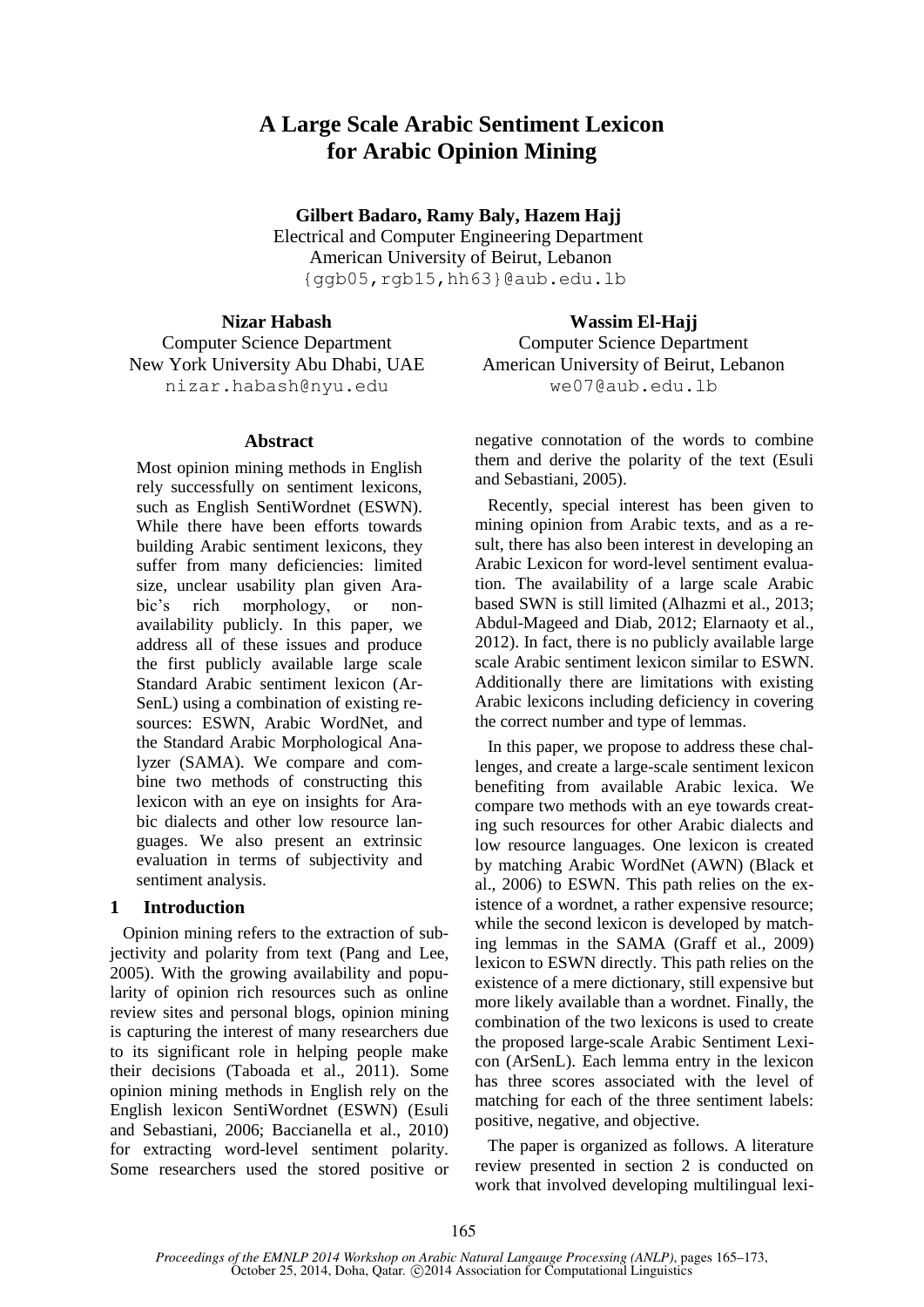cal resources. In section 3, the steps followed to create ArSenL are detailed. Extrinsic evaluation of ArSenL is discussed in section 4. In section 5, we conclude our work and outline possible extensions.

# **2 Literature Review**

 There have been numerous efforts for creating sentiment lexica in English and Arabic. Esuli and Sebastiani (2006) introduced English Senti-WordNet (ESWN), a resource that associates synsets in the English WordNet (EWN) with scores for objectivity, positivity, and negativity. ESWN has been widely used for opinion mining in English (Denecke, 2008; Ohana and Tierney, 2009). Staiano and Guerini (2014) introduced DepecheMood, a 37K entry lexicon assigning emotion scores to words. This lexicon was created automatically by harvesting social media data and affective annotated data.

 In the context of developing sentiment lexica and resources for Arabic, Abdul-Mageed et al. (2011) evaluated the use of an adjective polarity lexicon on a manually annotated portion of the Penn Arabic Treebank. They describe the process of creating the adjective polarity lexicon (named SIFAAT) in Abdul-Mageed and Diab (2012) using a combination of manual and automatic annotations. The manual annotation consisted of extracting 3,982 Arabic adjectives from the Penn Arabic Tree (part 1) and manually labeling them into three tags: positive, negative or neutral. The automated annotation relied on the automatic translation of the ESWN synsets and glosses using Google translate. More recently, Abdul-Mageed and Diab (2014) extended their lexicons creating SANA, a subjectivity and sentiment lexicon for Arabic. SANA combines different pre-existing lexica and involves extensive manual annotation, automatic machine translation and statistical formulation based on pointwise mutual information. The process also involved gloss matching across several resources such as THARWA (Diab et al., 2014) and SA-MA (Graff et al., 2009). SANA included 224,564 entries which cover Modern Standard Arabic (MSA) as well as Egyptian and Levantine dialects. These entries are not distinct and possess many duplicates. Through these different publications, the authors heavily rely on two types of techniques: manual annotations, which can be rather expensive (yet accurate) and automatic translation which is cheap (but very noisy since the Arabic output is not diacritized and no POS information was used). Their SANA lexicon has a mix of lemmas and inflected forms, many of which are not diacritized. This is not a problem in itself, but it limits the usability of the resource. That said, we use their annotated PATB corpus and SIFAAT lexicon for evaluating our lexicon. We focus on these two resources because they were manually created and are of good quality.

 Alhazmi et al. (2013) linked the Arabic Word-Net to ESWN through the provided synset offset information. Their approach had limited coverage (~10K lemmas only) and did not define a process for using the lexicon in practical application given Arabic's complex morphology. Furthermore it is not yet publicly available and was not evaluated in the context of an application.

In addition to English and Arabic sentiment lexica development, recent efforts were put to develop a multilingual sentiment lexicon. Chen and Skienna (2014) proposed an automatic approach for creating sentiment lexicons for 136 major languages that include Arabic by integrating several resources to create a graph across words in different languages. The resources used were Wiktionary, Machine translation (Google), Transliteration and WordNet. They created links across 100,000 words by retrieving five binary fields using the above four resources. Then using a seed list obtained from Liu's English lexicon (2010) the sentiment labels are propagated based on the links in the developed graph. The resulting Arabic sentiment lexicon which is of small size was compared to SIFAAT (Abdul-Mageed and Diab, 2012).

 We are inspired by these efforts for Arabic sentiment lexicon creation. We extend them by comparing different methods for creating such a resource with implications for other languages. Our lexicon is not only large-scale with high coverage and high accuracy, but it is also publicly available. Finally, our lemma-based lexicon is linked to a morphological analyzer for ease of use in conjunction with Arabic lemmatizer such as MADA (Habash and Rambow, 2005).

# **3 Approaches to Lexicon Creation**

We define our target Arabic Sentiment Lexicon (or ArSenL) as a resource, pairing Arabic lemmas used in the morphological analyzer SAMA with sentiment scores such as those used in ESWN (positive, negative and neutral scores). We briefly describe next the different resources we use, followed by two methods for creating ArSenL: using an existing Arabic WordNet or using English glosses in a dictionary.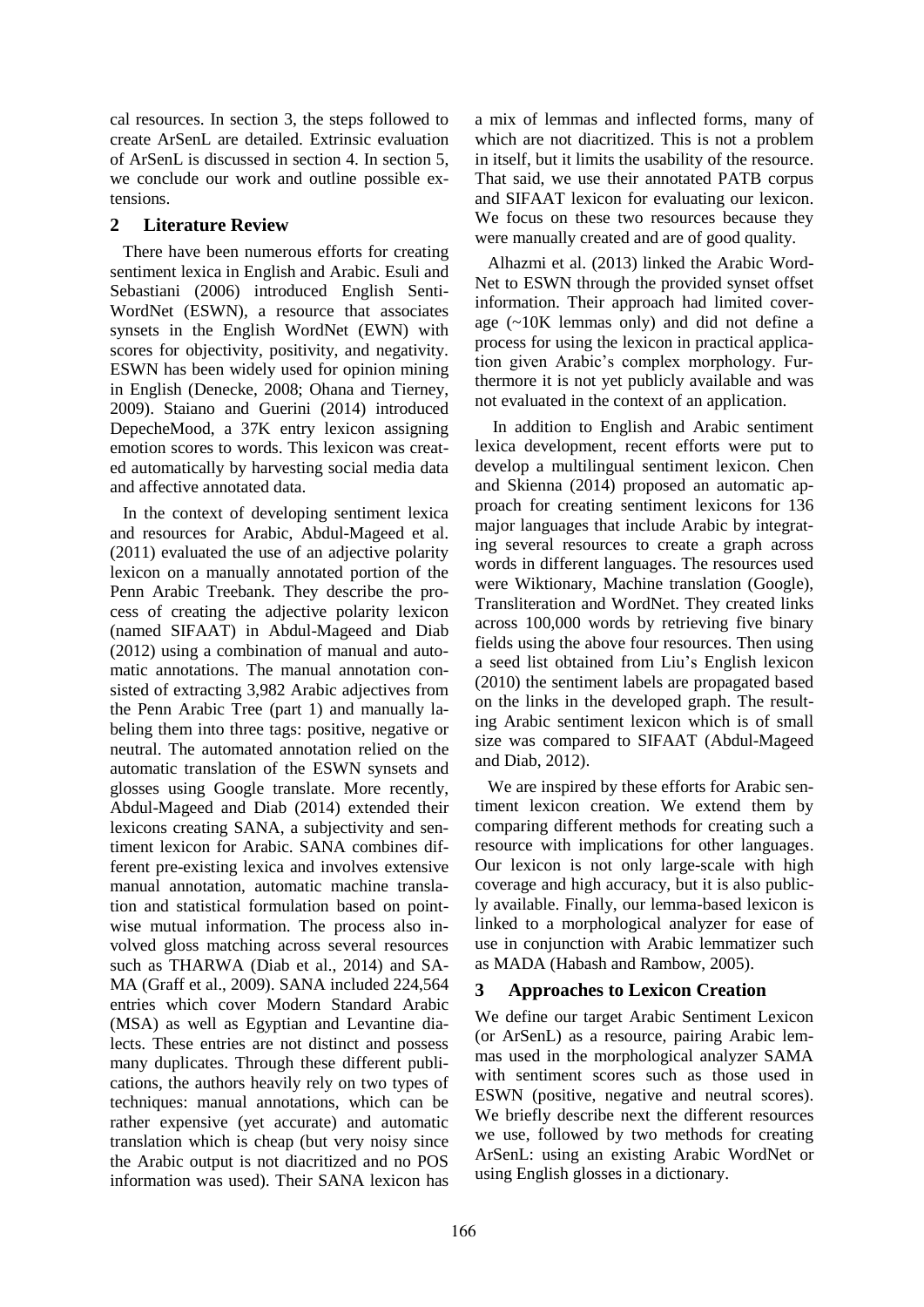#### **3.1 Resources**

We rely on four existing resources to create Ar-SenL: English WordNet (EWN), Arabic Word-Net (AWN), English SentiWordNet (ESWN) and SAMA. A high level summary of characteristics is shown in Table 1.

|                      |         | <b>Lexicon Language Sentiment</b> | <b>#Synsets</b> | #Lemmas     |
|----------------------|---------|-----------------------------------|-----------------|-------------|
| <b>EWN</b>           | English | No                                | $\sim 90K$      | $\sim$ 120K |
| <b>AWN</b>           | Arabic  | N <sub>o</sub>                    | ~10K            | ~27K        |
| <b>ESWN</b>          | English | Yes                               | $\sim 90K$      | $\sim$ 120K |
| <b>SAMA</b>          | Arabic- | N <sub>0</sub>                    | N/A             | $\sim 40K$  |
|                      | English |                                   |                 |             |
| <b>ArSenL</b> Arabic |         | Yes                               | 157,969         | 28,760      |

Table 1. The different resources used to build ArSenL.

 **The English WordNet (EWN)** (Miller et al., 1990) is perhaps one of the most used resources for English NLP. Several offset-linked versions of EWN have been released (2.0, 2.1, 3.0 and 3.1). The offset is a unique identifier for a synset in EWN. EWN includes a dictionary augmented with lexical relations (synonymy, antonymy, etc.) and part-of-speech (POS) tags.

 **Arabic WordNet (AWN 2.0)** (Black et al., 2006) was part of a Global WordNet project whose aim was to develop WordNets similar to EWN but for different languages. AWN entries are connected by offsets to EWN 2.0. AWN does not include Arabic examples or glosses as EWN, but include POS tags.

 **English SentiWordNet (ESWN 3.0) (**Esuli and Sebastiani, 2006) is a large-scale English Sentiment lexicon that provides for each synset in EWN 3.0 three sentiment scores whose sum is equal to 1: Pos, Neg, and Obj. ESWN has the same offset mappings of EWN across its different versions.

 **Standard Arabic Morphological Analyzer (SAMA 3.1)** (Graff et al., 2009) is a commonly used morphological analyzer for Arabic. Each lemma has a POS tag and English gloss. The analyzer produces for a given word all of its possible readings out of context.

#### **3.2 Arabic WordNet-based Approach**

In this approach, we rely on the existence of a richly annotated resource, namely a wordnet, which is aligned to the ESWN. For Arabic, this approach requires two steps: mapping AWN to ESWN and mapping SAMA to AWN. The mapping between AWN to EWSN provides us with the sentiment scores and the mapping between AWN and SAMA provides us with the correct lemma forms for the words in AWN. We refer to the resulting lexicon as **ArSenL-AWN**.

 **Mapping AWN to ESWN.** The entries in the various Wordnet resources we use are nicely linked through offsets to allow backward compatibility and linkage (see Figure 1). Figure 1 shows the connection with a walking example for the word **عرْ شَ \$aEor<sup>1</sup> '**hair'. We use the available offset maps to link synsets in AWN 2.0 to those in ESWN 3.0 and thus are able to assign sentiment scores to the AWN 2.0 entries. We make use of sense map files provided by Word-Net that connect its three different versions 2.0, 2.1 and 3.0. Since some of the offsets were used to refer to different entries in WordNet, POS tags were also checked to validate the mapping. The process of aligning AWN to ESWN yielded very reliable links.

We manually checked each of the 9,692 terms in AWN and their ESWN English complements. Out of the 9,692, there were only 9 AWN words that did not match with anything in ESWN; and 48 entries in AWN that had no lemmas to start with although they were linked to ESWN. These terms were dropped for the next processing performed. Thus, this technique only allowed us to line 9,635 synsets corresponding to 6,967 Arabic lemmas. Through this process, we noticed that there were no sense map files for adjectives in WordNet which limited the mappings performed in this approach to nouns and verbs only.

**Mapping SAMA to AWN.** The alignment of Arabic lemmas in SAMA and AWN is complicated due to several issues:

- a. SAMA and AWN do not always agree on lemma orthography, e.g., long vowel A is represented as A in SAMA and aA in AWN, and the two resources do not always agree on Hamzated Alif forms (Habash, 2010). The issue of Hamzated Alif is solved by replacing it in both resources by the letter A. The definition of lemmas varies between the two, e.g., SAMA does not use the definite article in nouns, and uses the stem of the 3rd person masculine singular verb (as opposed to full form): katab not kataba 'to write'.
- b. AWN has multi-word lemmas, which SAMA lacks.

<sup>&</sup>lt;sup>1</sup> Arabic transliteration is provided in the Buckwalter Scheme (Buckwalter, 2004).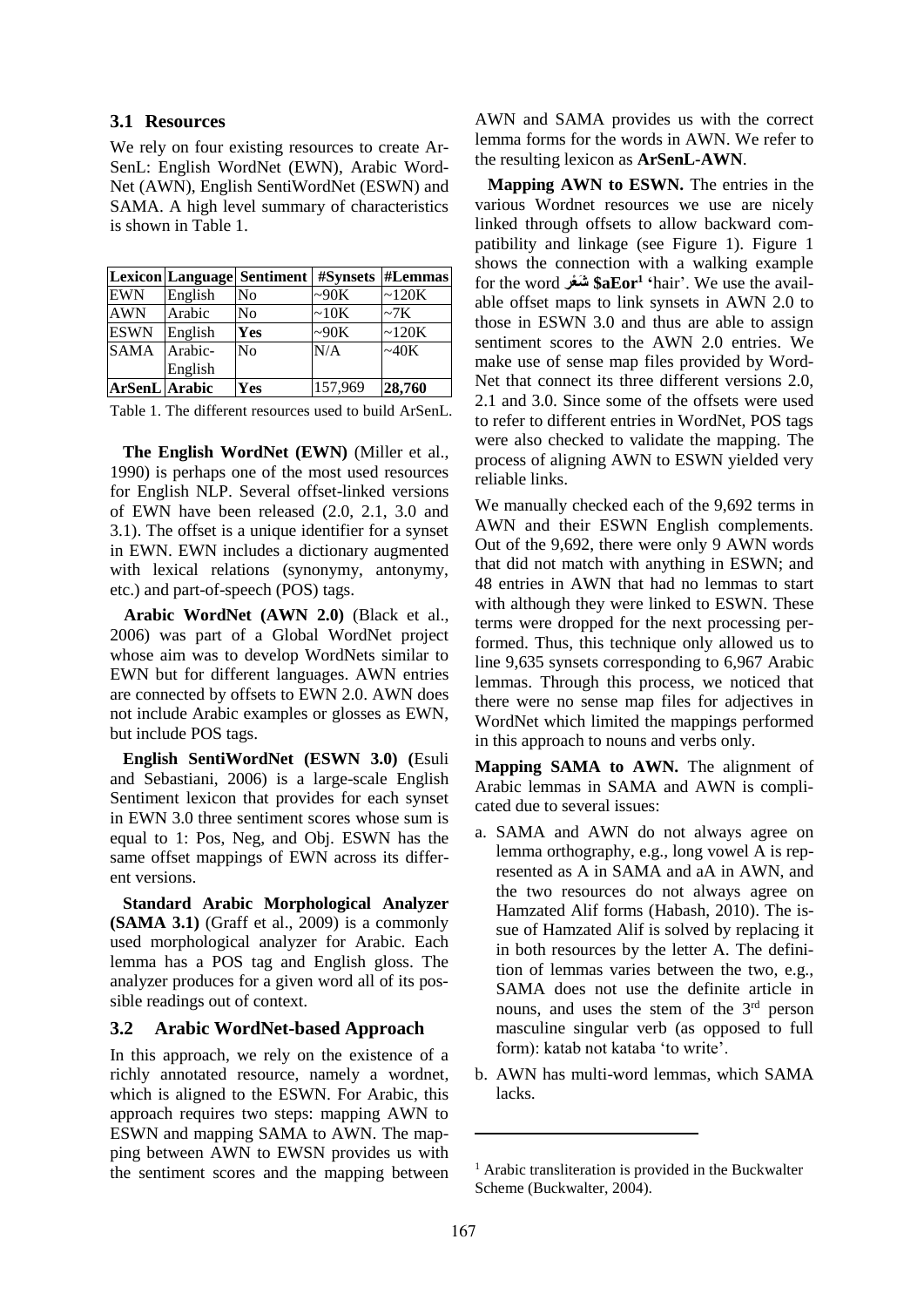

Figure 1. Steps to map AWN 2.0 to ESWN 3.0 with a walking example for the word عرْ شَ \$aEor 'hair'.

To address these issues, we first exclude the multi-word lemmas in AWN, which account for 1,695 lemmas out of 6,967 (24%). Of the rest, exact matching against SAMA yields pairings for 1,736 lemmas. After applying a set of orthographic and lemma-form normalization rules as indicated in Table 2, exact matching yields additional 1927 lemma matches. Finally, we back off to using the SAMA morphological analyzer on AWN terms and selecting the lemma with the lowest edit distance. This step adds 1,094 lemma matches. Overall, 7,326 synsets entries corresponding to 5,002 lemmas in AWN are linked to 4,507 lemmas in SAMA. The linked lemmas account for 95% of all single word lemmas in AWN, but only correspond to 12% of SAMA lemmas. Moreover, we manually validated the mapping between SAMA and AWN lemmas, specifically the ones that were mapped using SAMA back off with minimum edit distance computation. 10% were not correct matches. We corrected them and created a gold reference for the lexicon, which we use in the evaluation section. In Table 3, we report some entries that were mapped wrongly between AWN and SAMA and which were removed from the lexicon.

| In AWN                                      | After<br><b>Modification</b> | <b>Example</b>                              |
|---------------------------------------------|------------------------------|---------------------------------------------|
| aА                                          | Α                            | (struggle)<br>$k$ ifaAH $\rightarrow$ kifAH |
| If $(pos = v)$<br>and lemma<br>ends with a) | Remove "a"                   | (circulate)<br>\$aAEa → \$aAE               |
| If lemma<br>ends with K                     | Replace K by<br>İV           | (past)<br>$mADK \rightarrow mADiy$          |

Table 2. Summary of modifications performed to AWN lemmas in order to match them to SAMA.

Examples of entries in ArSenL-AWN are shown in Table 4. Each row represents a field in Ar-SenL-AWN. AWN-Offset represents the offset of the Arabic word in AWN 2.0. SWN-Offset is the mapped SWN 3.0 entry's offset. The AWN lemma is the lemma form that is found in AWN 2.0 and SAMA lemma field is its corresponding lemma in SAMA form after performing the cleanup. Positive and negative score fields are the ones retrieved from SWN 3.0. The confidence is a percentage that represents our confidence in the entry.

| <b>AWN Offset</b>     | 114276721        | 112853471        | 200548789     |
|-----------------------|------------------|------------------|---------------|
| <b>SWN Offset</b>     | 15133621         | 13619764         | 00564300      |
| POS tag               |                  | n                | v             |
| <b>AWN</b> Lemma      | $>$ amad n $1AR$ | AlgaAluwn n1AR   | Haloma>a_v1AR |
| <b>SAMA Lemma</b>     | $>$ amobiyr $_1$ | $g\text{Airy}_1$ | Halum-u_1     |
| <b>Positive Score</b> |                  | O                |               |
| <b>Negative Score</b> |                  |                  |               |
| Confidence            | 100              | 100              | 100           |
| <b>English Gloss</b>  | Duration         | gallon           | hydrolize     |

Table 3. Examples of entries that were mapped incorrectly from AWN to SAMA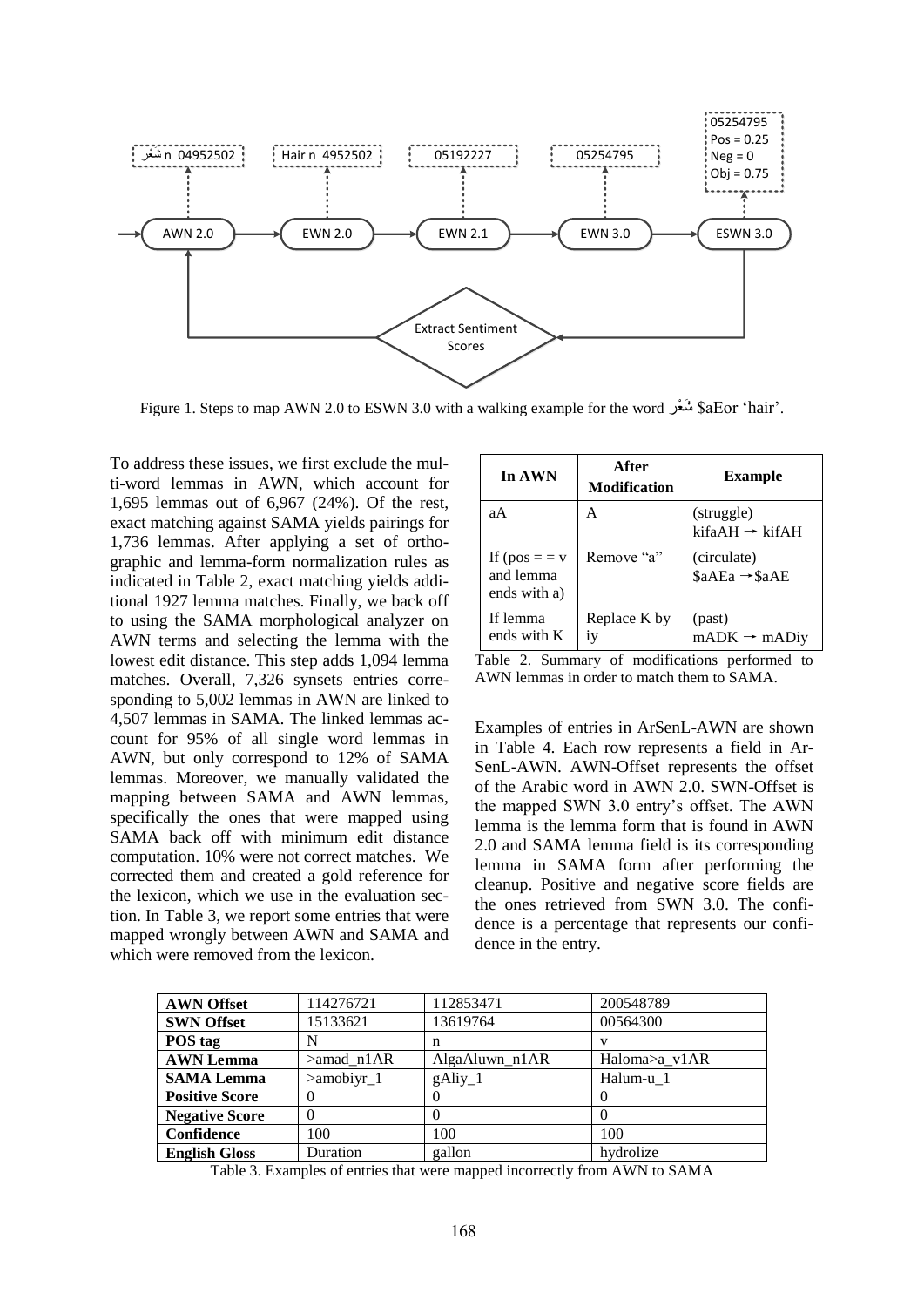

Figure 2. Steps to map SAMA to ESWN 3.0 with a walking example for the word أرق.

Since AWN was connected to SWN through a direct mapping all the entries of ArSenL-AWN were assigned 100% confidence. In table 5, row 3 summarizes the numbers obtained through the automated process and row 7, the results obtained after manual correction.

| <b>AWN Offset</b>     | 100392523                  | 201014980    |
|-----------------------|----------------------------|--------------|
| <b>SWN Offset</b>     | 00410247                   | 01048569     |
| POS tag               | n                          | V            |
| <b>AWN Lemma</b>      | EaAdap_n1AR                | SaAHa_v2AR   |
| <b>SAMA</b><br>Lem-   | EAdap 1                    | $SAH-i$ 1    |
| ma                    |                            |              |
| <b>Positive Score</b> | 0.25                       | 0            |
| <b>Negative Score</b> | 0.125                      | 0            |
| Confidence            | 100                        | 100          |
| <b>English Gloss</b>  | habit, custom,<br>practice | scream, call |

Table 4. Examples of entries in ArSenL-AWN.

#### **3.3 English Gloss-based Approach**

In this approach, we make use of the English glosses associated with the SAMA lemma entries. For each entry, we find the synset in ESWN with the highest overlap in SAMA English glosses. A walking example of the described method is shown in Figure 2. The recall of the SAMA gloss is used as a confidence measure of the mapping. We refer to the resulting lexicon as **ArSenL-Eng**.

Each lemma in SAMA is appended with a gloss list that varies in size from 1 up to 6 words. Let *n* denote the number of words available in the

gloss list. We first attempt to match all the words in the list to the glosses of each entry in ESWN. If one or more matches are found, the scores are retrieved and a new entry in SAMA is processed as described. In case there were no matches, we try to find an overlap between a combination of *n-1* words of the SAMA gloss list and the glosses of ESWN. If one or more matches are found, the scores are retrieved and each match is recorded in ArSenL-Eng. Again, if no matches were obtained, the same process is repeated for the combination of *n-2* words of the SAMA gloss list.

| Lexicon                  | #Lemmas | #Related Synsets |  |  |  |  |
|--------------------------|---------|------------------|--|--|--|--|
| <b>Automatic Process</b> |         |                  |  |  |  |  |
| ArSenL-AWN               | 4,507   | 7,326            |  |  |  |  |
| ArSenL-Eng               | 28,540  | 150,700          |  |  |  |  |
| ArSenL-Union             | 28,812  | 158,026          |  |  |  |  |
| <b>Manual Correction</b> |         |                  |  |  |  |  |
| ArSenL-AWN               | 4.492   | 7,269            |  |  |  |  |
| ArSenL-Union             | 28,780  | 157,969          |  |  |  |  |

Table 5. Sizes of the created sentiment lexica.

This procedure is followed until we span all the words in the gloss list. As the number of words used in the combination to check for overlap between the two resources decreases, the confidence percentage decreases. In ArSenL-Eng, the confidence measure is equal to the ratio of the number of words overlapping between SAMA and ESWN over the total number of words available in the gloss list of the corresponding SAMA entry. Besides checking the overlap of glosses, POS tags are also used to make sure that verbs are not mapped to nouns and vice versa. This technique results in mapping 150,700 ESWN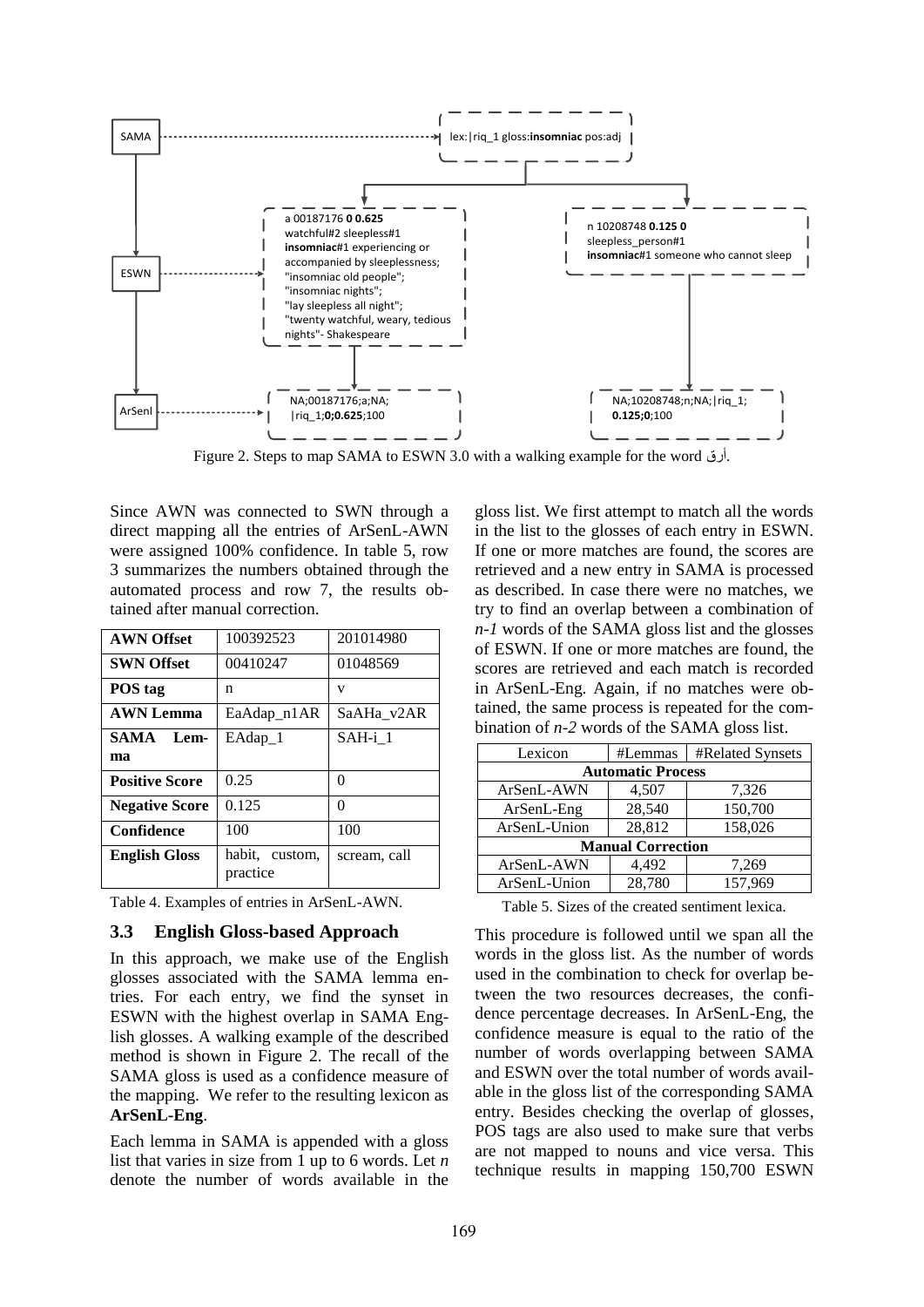synsets corresponding to 28,540 distinct lemmas in SAMA (76%). The validation of ArSenL-Eng was performed (a) automatically by using **Ar-SenL-AWN** and (b) manually by randomly validating 400 distinct lemmas. For the automated part, we check for each common lemma between the two lexicons if the sentiment scores match. A total of 3,833 lemmas (out of 4,507) from Ar-SenL-AWN were matched in ArSenL-Eng.

Thus, we can inspect that the precision of the remaining scores is of 85%. For the manual validation, we check if the meaning of the SAMA lemma corresponds to the one in ESWN. 70% of the 400 randomly selected lemmas were accurately mapped to ESWN. The main issue of the remaining 30% is the unavailability of enough glosses per SAMA lemma, which makes the connection weaker. This approach did not involve manual correction and the lemma numbers are reported in row 4 of Table 5 along with their corresponding number of related synsets.

### **3.4 Combining the Two Approaches**

We combine the two lexica created above by taking their union. We refer to the resulting lexicon as ArSenL. The details of the sizes of the three lexica are shown in Table 5.

The union of the two lexicons consisted of combining the two resources and adding a field in the lexicon to distinguish the original source of the entry. For instance, an entry from the first approach, i.e. ArSenL-AWN, will have an AWN offset while an entry in ArSenL-Eng will have the same field set to N.A (Not Available). Furthermore, due to manual correction performed to ArSenL-AWN, the gold version of the union lexicon includes 28,780 lemmas with the corresponding number of 157,969 synsets.

A public interface to browsing ArSenL is available at http://oma-project.com. The interface allows the user to search for an Arabic word. The output would show the different scores for the Arabic word along with the corresponding sentiment scores, English glosses and examples that help in disambiguating different sentiment scores for the same Arabic lemma. Work is also being done to allow searching for English words and finding the corresponding Arabic words. Snapshot of the homepage is shown in Figure 3.

#### **4 Evaluation**

We conduct an extrinsic evaluation to compare the different versions of ArSenL on the task of subjectivity and sentiment analysis (SSA). We also compare the performance of the SIFAAT lexicon (Abdul-Mageed et al., 2011) discussed in Section 2.

**Experimental Settings** We perform our experiments on the same corpus used by Abdul-Mageed et al. (2011). The corpus consists of 400 documents form the Penn Arabic Treebank (part 1 version 3) that are gold segmented and lemmatized. The sentences are tagged as objective, subjective-positive, subjective-negative and subjective-neutral.

| Enter an Arabic word to search:                                                    |
|------------------------------------------------------------------------------------|
| Submit                                                                             |
|                                                                                    |
|                                                                                    |
|                                                                                    |
| For some test words, you may want to try the following:                            |
| <u>کتاب سیء</u><br>اسيوى<br>حسن<br>حب<br>جيد                                       |
|                                                                                    |
| دَّأ                                                                               |
|                                                                                    |
|                                                                                    |
| English Equivalent(s) : good, respectable, honorable, estimable<br>Part Of Speech: |
| a<br>Score:<br>$1\quad 0\quad 0$                                                   |
|                                                                                    |
| Example Sentences:<br>morally admirable                                            |
| agreeable or pleasing                                                              |
| "we all had a good time"                                                           |
| "good manners"                                                                     |
| deserving of esteem and respect                                                    |
| "all respectable companies give guarantees"<br>"ruined the family's good name"     |
| <b>Show Less</b>                                                                   |
|                                                                                    |
| سَيِّء                                                                             |
|                                                                                    |
|                                                                                    |
| English Equivalent(s) : unsound, unfit, bad                                        |
| Part Of Speech:<br>a                                                               |
| Score:<br>$0 \quad 1 \quad 0$                                                      |
| Example Sentences: physically unsound or diseased                                  |
| "has a bad back"                                                                   |
| "a bad heart"                                                                      |
| "bad teeth"                                                                        |
| "an unsound limb"                                                                  |
| "unsound teeth"                                                                    |
| <b>Show Less</b>                                                                   |
|                                                                                    |

Figure 3. Homepage of the lexicon interface and snapshots of examples searched through the interface. Positive, negative and objective scores are represented in green, red and gray respectively.

We use nonlinear SVM implementation in MATLAB, with the radial basis function (RBF) kernel, to evaluate the different lexicons in the context of SSA. The classification model is developed in two steps. In the first step, the kernel parameters (kernel's width  $\gamma$  and regularization parameter  $C$ ) are selected, and in the second step the classification model is developed and evalu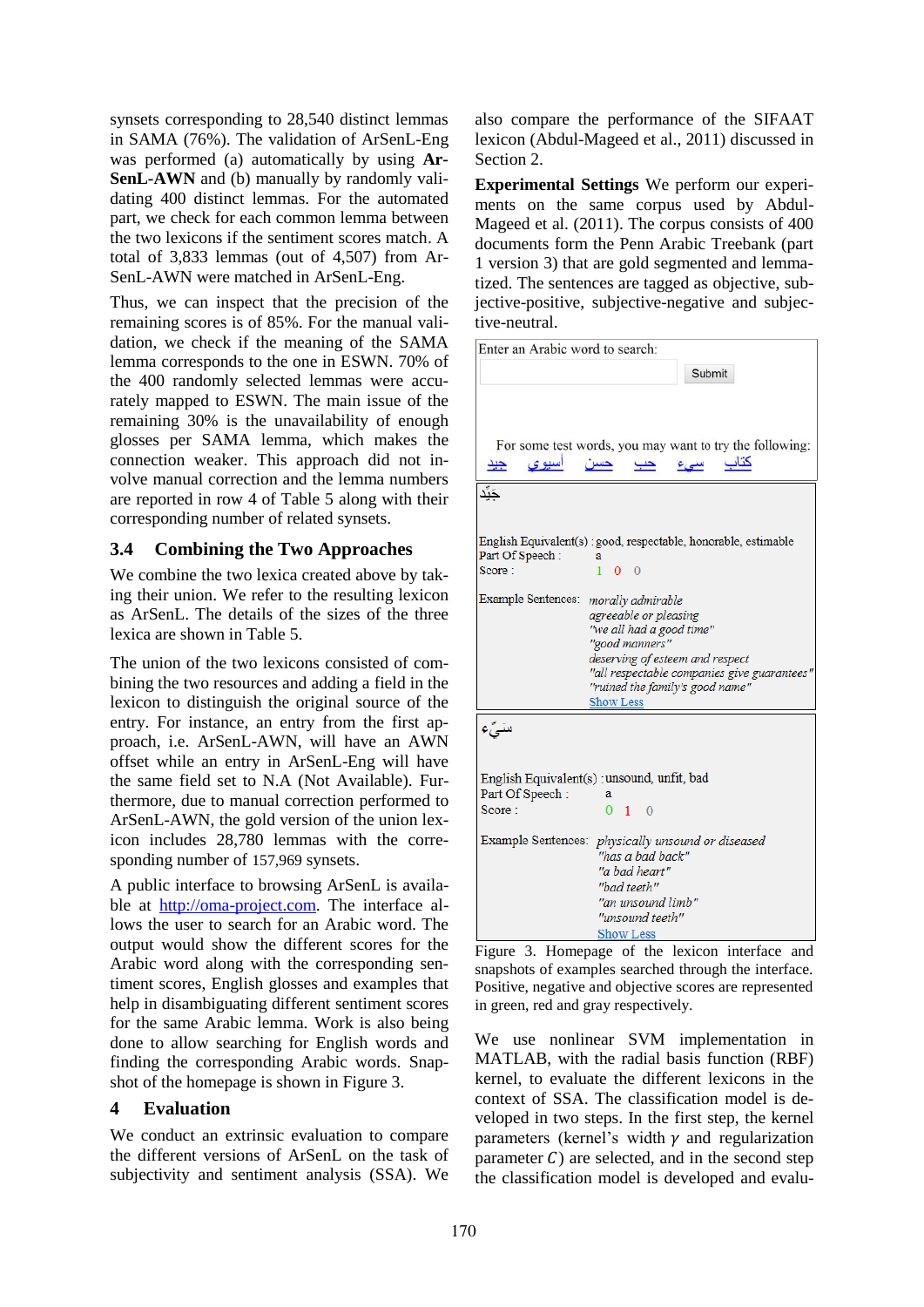ated based on the selected parameters. To decide on the choice of RBF kernel parameters, we use the first 80% of the dataset to tune the kernel parameters to the values that produce the best F1 score using 5-fold cross-validation. The resulting parameters are then used to develop and evaluate the SVM model using 5-fold cross-validation on the whole dataset.

Two experiments were conducted to evaluate the impact of the different lexicons on opinion mining. The first experiment considers subjectivity classification where sentences are classified as either subjective or objective. In this experiment, the SVM kernel parameters were tuned to maximize the F1-score for predicting subjective sentences. The second experiment considers sentiment classification, where only subjective sentences are classified as either positive or negative. Subjective-neutral sentences are ignored. In this experiment, the classifier's parameters are tuned to maximize the average F1-score of positive and negative labels. We report the performance measures of the individual classes, as well as their average.

For baseline comparison, the majority class is chosen in each of the experiments, where all sentences are assigned to the majority class. For subjective versus objective baseline classification, all sentences were classified as subjective since the majority (55.1%) of the sentences were subjective. To further emphasize the importance of detecting subjectivity, we chose the F1-score for subjective as baseline. For positive versus negative baseline classification, all sentences were classified as negative since the majority (58.4%) of the dataset was annotated as negative. The resulting baseline performance measures are captured in Table 6, and serve as basis for comparison with our developed models. For the subjective versus objective the baseline F1-score is 71.1%, and for positive versus negative, the baseline F1-score is averaged as 36.9%.

**Features** We train the SVM classifier using sentence vectors consisting of three numerical features that reflect the sentiments expressed in each sentence, namely positivity, negativity and objectivity. The value of each feature is calculated by matching the lemmas in each sentence to each of the lexicons separately: ArSenL-AWN, Ar-SenL-Eng, ArSenL-Union and SIFAAT. The corresponding scores are then accumulated and normalized by the length of the sentence. We remove all stop words in the process. For words that occur in the lexicon multiple times, the aver-

age sentiment score is used. It is worth noting that the choice of aggregation for the different scores and the choice of nonlinear SVM was concluded after a set of experiments, but not reported in the paper. In this regards, we conducted a suite of experiments to evaluate the impact of using: (a) linear versus Gaussian nonlinear SVM kernels, (b) normalization based on sentence length, (c) normalization using z-score versus not, and (d) using the confidence score from the lexicons. Our best results across the different configurations reflected the best results with the nonlinear Gaussian RBF kernels, with sentence length-based normalization and without confidence weighting.

|                         |     | <b>Base-</b> |            | ArSenL |              |               |
|-------------------------|-----|--------------|------------|--------|--------------|---------------|
|                         |     | line         | <b>AWN</b> | Eng    | <b>Union</b> | <b>Sifaat</b> |
| Coverage %              |     | <b>NA</b>    | 56.6       | 88.8   | 89.9         | 32.1          |
|                         | F1  | 71.1         | 71.2       | 72.1   | 72.3         | 66            |
| Subjective              | Pre | 55.1         | 58.1       | 58.5   | 58.3         | 61.5          |
|                         | Rec | 100          | 92         | 93.9   | 95.1         | 71.4          |
|                         | F1  | 0            | 52.9       | 59.7   | 61.6         | 55.4          |
| <b>Positive</b>         | Pre | 0            | 44.7       | 55     | 55.2         | 51.8          |
|                         | Rec | $\theta$     | 64.8       | 65.6   | 70.1         | 60.2          |
|                         | F1  | 73.7         | 55         | 65.1   | 67.3         | 63            |
| <b>Negative</b>         | Pre | 58.4         | 67         | 70.7   | 75.6         | 67.6          |
|                         | Rec | 100          | 46.9       | 60.6   | 61           | 59.4          |
| Average F1<br>(Pos/Neg) |     | 36.9         | 53.9       | 62.4   | 64.5         | 59.2          |

Table 6. Results of extrinsic evaluation. Numbers that are highlighted reflect the best performances obtained by the lexicons, without considering the baseline

**Results** Three evaluations were conducted to compare the performances of the developed sentiment lexicons. The results of the experiments are shown in Table 6. First, we evaluate the coverage of the different lexicons. We define coverage as the percentage of lemmas (excluding stop words) covered by each lexicon. ArSenL-AWN and SIFAAT have lower coverage than the Ar-SenL-Eng lexicon. The union lexicon has the highest coverage. This is normally due to the larger number of lemmas included in the English and union lexicons, as shown in Table 5.

In subjectivity classification, ArSenL lexicons perform better than the majority baseline and outperform SIFAAT in terms of F1-score. Overall, the developed ArSenL-Union gives the best performance among all lexicons. The only exception of better performance for SIFAAT for subjectivity is in terms of precision, which is associated with a much lower recall resulting in an F1-score that is lower than that of ArSenL's.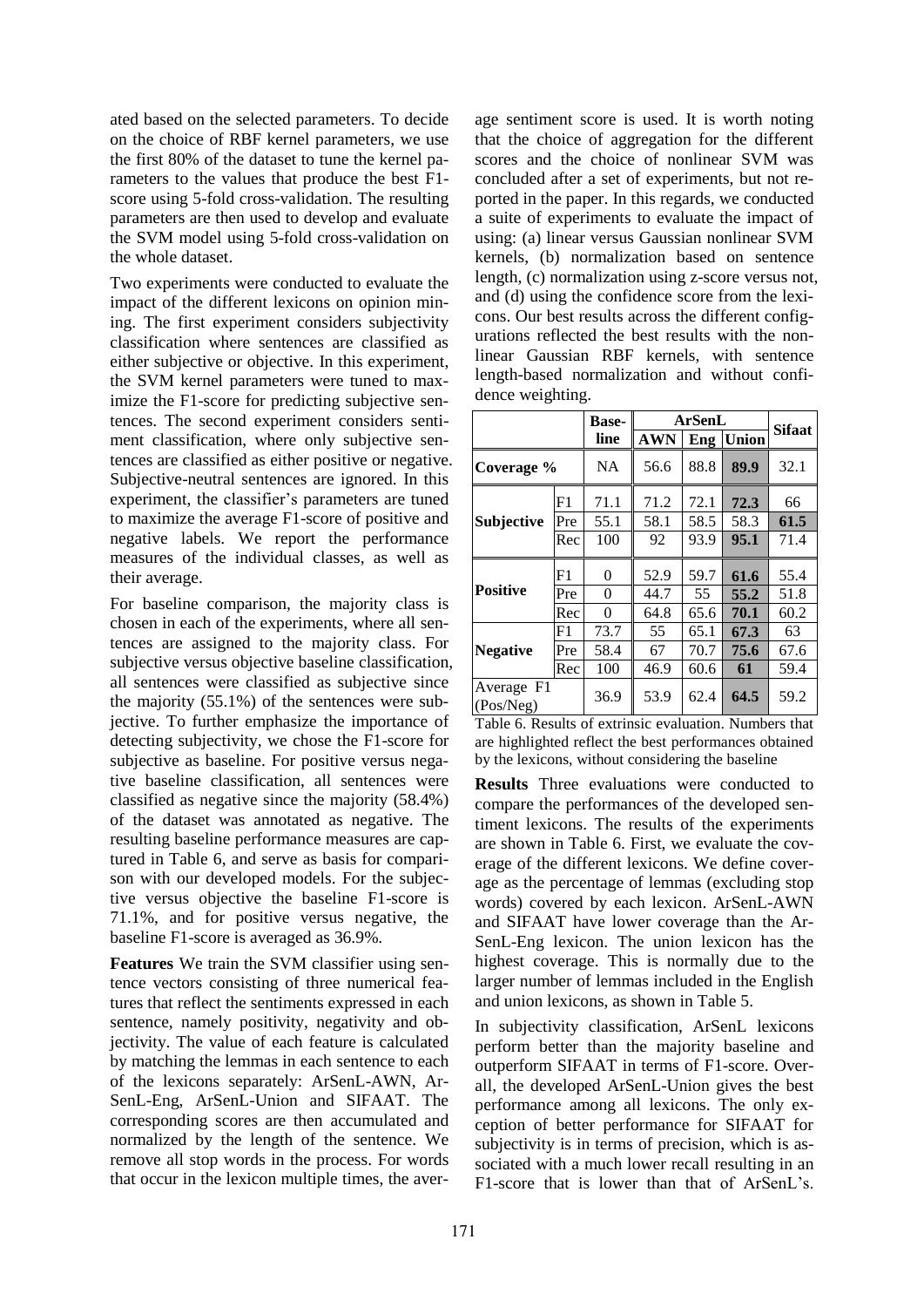Similarly, sentiment classification experiment reveals that ArSenL lexicons produce results that are consistently better than SIFAAT and the majority baseline. The ArSenL-Union lexicon outperforms all lexicons in all measures without exceptions.

In summary, it can be observed that the Englishbased lexicon produces results that are superior to the AWN-based lexicon. Combining both resources, through the union, allows further improvement in SSA performance. It is also worth noting that the English and union lexicons consistently outperform SIFAAT despite the fact that the latter was manually derived from the same corpus we are using for evaluation. We close by showing examples of ArSenL in Table 7.

The lemmas are in their Buckwalter (2004) format for easier integration in any NLP task. The word NA stands for Not Applicable. In the case where AWN Offset is NA and AWN lemma is NA, this means that the entry is retrieved from ArSenL-Eng. Otherwise, the entries are from ArSenL-AWN. The additions to the lemmas such as " $v1AR$ ", " $n1AR$ ", " $1$ " or " $2$ " can be dropped when data processing is performed. They were kept for easier retrieval in the original sources (AWN and SAMA). We added the "English Gloss" field for easier understanding of the Arabic word in the table. Moreover, it can be seen that only positive and negative scores are reported in the lexicon since the objective score can be easily derived by subtracting the sum of positive and negative scores from 1.

# **5 Conclusion and Future Work**

We create a large sentiment lexicon for Arabic sentiments using different approaches linking to ESWN. We compared the two methods. Our results show that using English-based linking produces, on average, superior performance in comparison to using the WordNet-based approach. A union of the two resources is better than either and outperforms a high-quality manually-derived adjective sentiment lexicon for Arabic.

In the future, we plan to make use of this lexicon to develop more powerful SSA systems. We also plan to extend the effort to Arabic dialects and other languages.

## **6 Acknowledgments**

This work was made possible by NPRP 6-716-1- 138 grant from the Qatar National Research Fund (a member of Qatar Foundation). The statements made herein are solely the responsibility of the authors. Nizar Habash performed most of his contribution to this paper while he was at the Center for Computational Learning Systems at Columbia University.

| <b>AWN</b>      | <b>SWN</b>    | <b>POS</b>   | <b>AWN</b> Lemma                                                                                                                         | <b>SAMA</b>             | <b>Positive</b>  | <b>Negative</b>  | Confi- | <b>English</b> |
|-----------------|---------------|--------------|------------------------------------------------------------------------------------------------------------------------------------------|-------------------------|------------------|------------------|--------|----------------|
| <b>Offset</b>   | <b>Offset</b> | tag          |                                                                                                                                          | Lemma                   | <b>Score</b>     | <b>Score</b>     | dence  | <b>Gloss</b>   |
| NA              | 04151581      | $\mathbf n$  | NA                                                                                                                                       | \$A\$ap_1               | $\Omega$         | $\Omega$         | 100    | screen         |
| NA              | 01335458      | a            | NA                                                                                                                                       | $\overline{\$ATir}\_1$  | 0.75             | $\overline{0}$   | 33     | smart;bright   |
| NA              | 05820620      | $\mathbf n$  | NA                                                                                                                                       | \$Ahidap_1              | $\theta$         | $\mathbf{0}$     | 50     | proof          |
| NA              | 00792921      | V            | NA                                                                                                                                       | $$Al-u 1$               | $\overline{0}$   | $\overline{0}$   | 50     | lift           |
| NA              | 01285136      | a            | NA                                                                                                                                       | $\text{Amix}_1$         | 0.75             | $\Omega$         | 33     | superior       |
| NA              | 04730580      | $\mathbf n$  | NA                                                                                                                                       | $\overline{d}$ anA'ap_1 | 0.222            | 0.778            | 33     | inferiority    |
| NA              | 01797347      | $\mathbf{V}$ | NA                                                                                                                                       | Hazin-a_1               | $\Omega$         | 0.5              | 50     | sorrow         |
| $\rm NA$        | 00811421      | a            | NA                                                                                                                                       | sAxin_1                 | 0.75             | 0.125            | 50     | hot            |
| $\overline{NA}$ | 07527352      | $\mathbf n$  | NA                                                                                                                                       | faraH 1                 | 0.5              | 0.25             | 33     | joy            |
| NA              | 00064787      | a            | NA                                                                                                                                       | Hasan 1                 | 0.625            | $\mathbf{0}$     | 100    | good           |
| 200300610       | 00310386      | $\mathbf{V}$ | <izodahara_v1ar< td=""><td>{izodahar 1</td><td>0.125</td><td><math>\mathbf{0}</math></td><td>100</td><td>flourish</td></izodahara_v1ar<> | {izodahar 1             | 0.125            | $\mathbf{0}$     | 100    | flourish       |
| 200844607       | 00873682      | $\mathbf{V}$ | >a\$oEara v1AR                                                                                                                           | $>a$ \$oEar 1           | $\Omega$         | $\overline{0}$   | 100    | notify         |
| 201766276       | 01819147      | $\mathbf{V}$ | >aHobaTa v1AR                                                                                                                            | >aHobaT 1               | 0.125            | 0.5              | 100    | discourage     |
| 114279405       | 15136453      | $\mathbf n$  | nahaAr_n1AR                                                                                                                              | nahAr_2                 | $\Omega$         | $\boldsymbol{0}$ | 100    | day            |
| 100059106       | 00064504      | $\mathbf n$  | najaAH_n1AR                                                                                                                              | $najAH_2$               | 0.625            | $\mathbf{0}$     | 100    | success        |
| 113808178       | 14646610      | $\mathbf n$  | naykl_n1AR                                                                                                                               | niykol_1                | $\Omega$         | $\mathbf{0}$     | 100    | nickle         |
| 104540432       | 04748836      | $\mathbf n$  | tabaAyun n1AR                                                                                                                            | tabAyun_1               | 0.25             | 0.625            | 100    | difference     |
| 200705236       | 00729378      | $\mathbf{V}$ | tasaA'ala_v1AR                                                                                                                           | $tasA'al_1$             | 0.375            | $\Omega$         | 100    | wonder         |
| NA              | 01983162      | a            | <b>NA</b>                                                                                                                                | \$ariyf_2               |                  | $\Omega$         | 67     | respectable    |
| NA              | 05144663      | $\mathbf n$  | NA                                                                                                                                       | \$ariyr_1               | $\boldsymbol{0}$ | 0.75             | 33     | evil           |

Table 7. Samples of ArSenL showing entries originating from ArSenL-Eng and ArSenL-AWN.